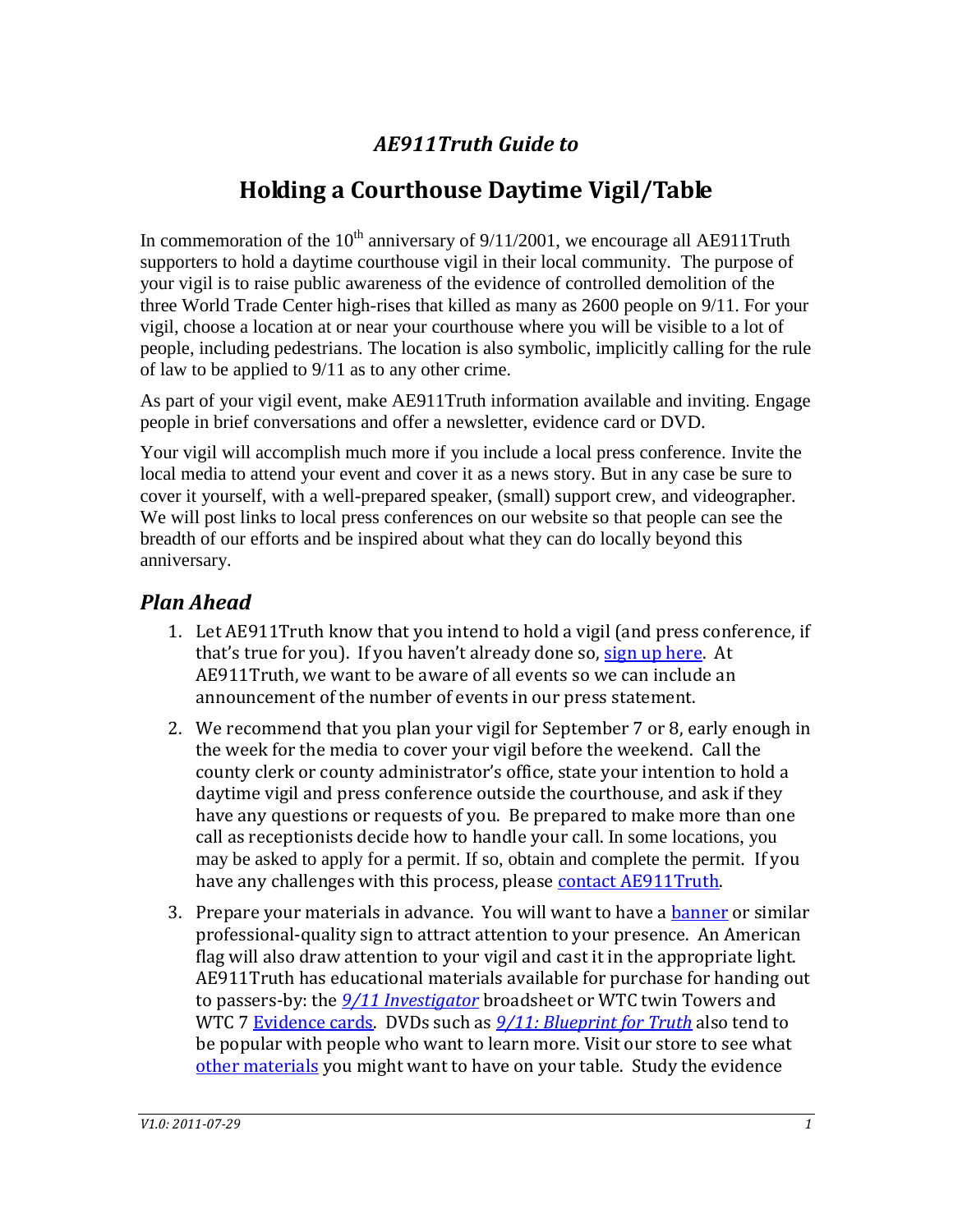before your vigil and be prepared to talk about it in a calm, clear, professional manner.

- 4. Consider cost and purchase materials as soon as possible. To purchase a durable, high-quality banner, 100 *9/11 Investigator* broadsheets, and some DVDs, plan to spend around \$200 with shipping. Are there local supporters in your community who can pitch in to help cover the cost?
- 5. [Read the guide](http://ae911truth.org/documents/Press_Conference_Guide.pdf) to holding a local press conference.

## *Publicize Your Vigil*

- 1. When you sign up, you will be put in touch with a regional coordinator who can help you get in touch with other AE911Truth petition signers in your area.
- 2. Invite other supporters in your community by phone, email, or social networking invitations.
- 3. Contact by phone or email any civic leaders whom you would like to inform about your vigil. See our *Guide to Using the Outreach Letter to Legal/Law* [Enforcement Professionals,](http://ae911truth.org/documents/Guide_Legal_Law_Enforcement_2011-07-29.doc) even if your civic leader is not in that category.
- 4. We are preparing a media advisory to send to your local newspaper, TV, and radio stations. Again, check back here for updated information. To find local radio stations go to<http://ontheradio.net/>.

### *Hold the Vigil*

- 1. In most cities it is unlawful to block the sidewalk, but you may set up on public property next to the sidewalk. If you have to make this choice, it is more important to be close to the foot traffic than to have a table. Mid-day through the lunch hour, from 11 am to 3 pm, will most likely be the busiest time of day.
- 2. Display your banner. Be friendly and polite even to people who are not polite to you. (Getting into an argument with a bystander will give a negative impression of you to other bystanders, even if the other person "started it.") Offer literature and invite conversation. Be curious and listen with respect to all perspectives (even when you disagree). Offer information about the scientific evidence of the controlled demolition of the three World Trade Center high-rises.
- 3. Stay on topic regarding the destruction of the World Trade Center high-rises. Avoid off-topic discussion. For example, if someone asks questions or opens discussion about some other aspect of the events of 9/11 aside from the destruction of the WTC high-rises, without engaging in detail acknowledge that there are other unanswered questions and affirm the need for a new investigation. If someone wants your opinion on who did it or why, say, "That's a good question. AE911Truth only offers scientific information about the destruction of the WTC high-rises. We need a new investigation to answer your question."